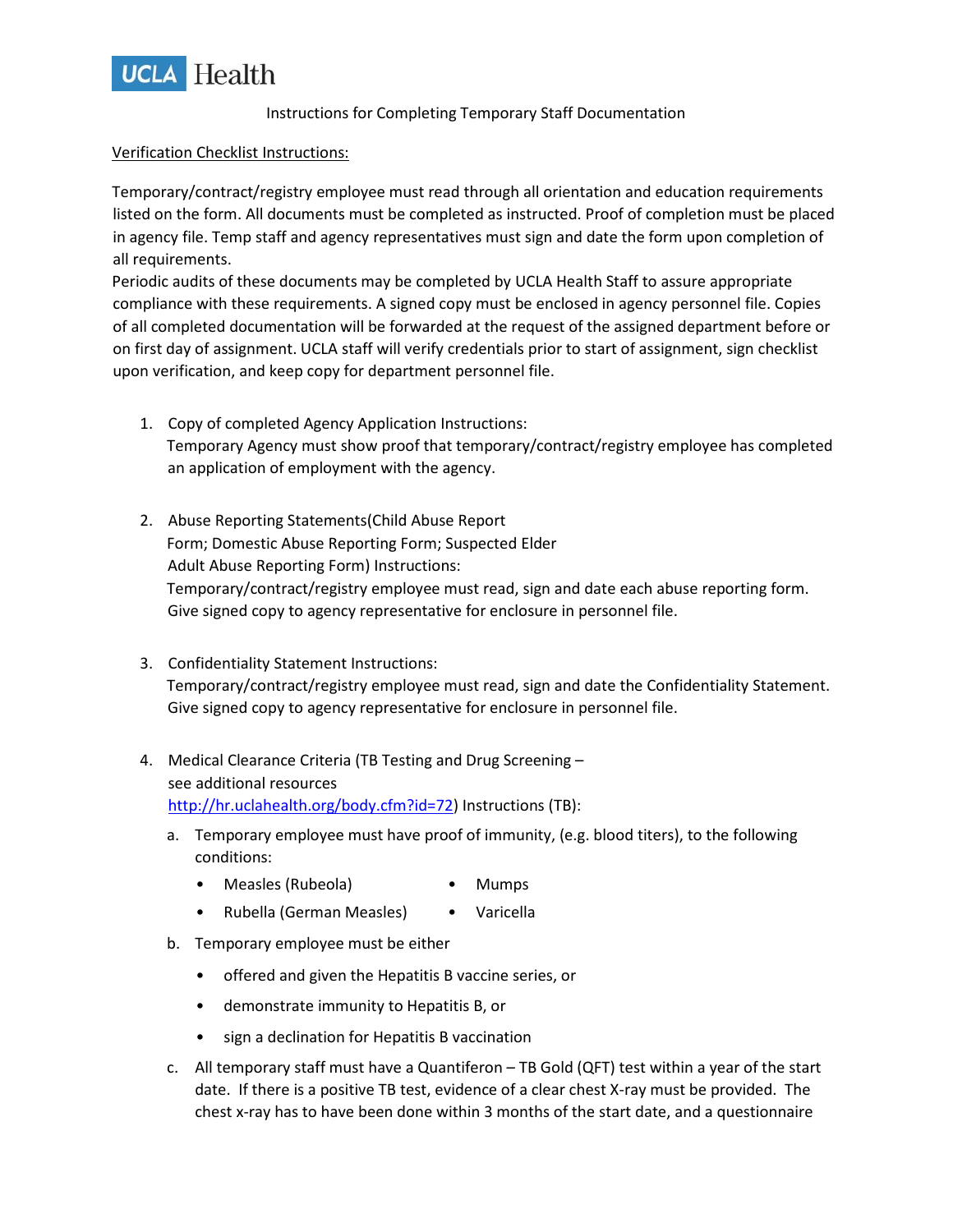from a physician concerning no active TB must be provided along with the x-ray results. Individual must be tested for TB annually thereafter, and be free of active TB at all times.

- d. Temporary employee must be offered the Tdap (Tetanus, Diphtheria, Pertussis) Vaccine
- e. Temporary employee must be physically and medically cleared by a physician to perform the essential functions of the temporary assignment.

## Instructions (Drug Screening):

Drug Screening must be conducted on each temporary/contract/registry employee within 30 days of start date. Copy of the evidence of drug testing must be enclosed in the agency personnel file.

# 5. Background Check Instructions:

Background check must be conducted on each temporary/contract/registry employee within 30 days of start date. Copy of the evidence of background check must be enclosed in the agency personnel file.

# 6. CPR/BCLS Card and Professional License and/or Certification Instructions:

Temporary/contract/registry employee must provide a valid BCLS/CPR Card and Professional License and/or Certification to agency representative. A verified copy of the card/license and/or certification should be made by and for the agency file. A verified copy must be made of the CPR Card (be sure to draw a line through the copy and write or stamp the word "copy" on it to prevent unlawful duplication) and submit to UCLA Health department manager.

Online source verification must be completed for each credential prior to start of assignment and prior to expiration date (this includes an appropriate printout from the Board website if applicable). One copy of the online source verification is also printed for the agency file and another copy will be submitted to UCLA Health department manager. All required certification and professional licenses are to be kept current at all times to be eligible for assignment.

Temporary/contract/registry employee must also show their original BCLS/CPR Card and original Professional License and/or Certification, if applicable, to the UCLA Health department manager on their first day of employment and on each subsequent visit to a different department.

7. Orientation and Annual Education Module Instructions:

Temporary/contract/registry employee assigned to UCLA Health locations must read the online Annual Education Module and complete the quiz at the end of the module. This will satisfy the safety education requirements as well as the OSHA/Infection Control training.

As instructed on the link, the temporary/contract/registry employee will select the appropriate facility and non-clinical or clinical version to complete based on the assigned role. Once you click on the appropriate module, the education slides will begin. At the conclusion of the education, temp staff will be instructed to click on a link to take the quiz and receive a certificate. They will then click on the link that says "If you don't have an employee ID and have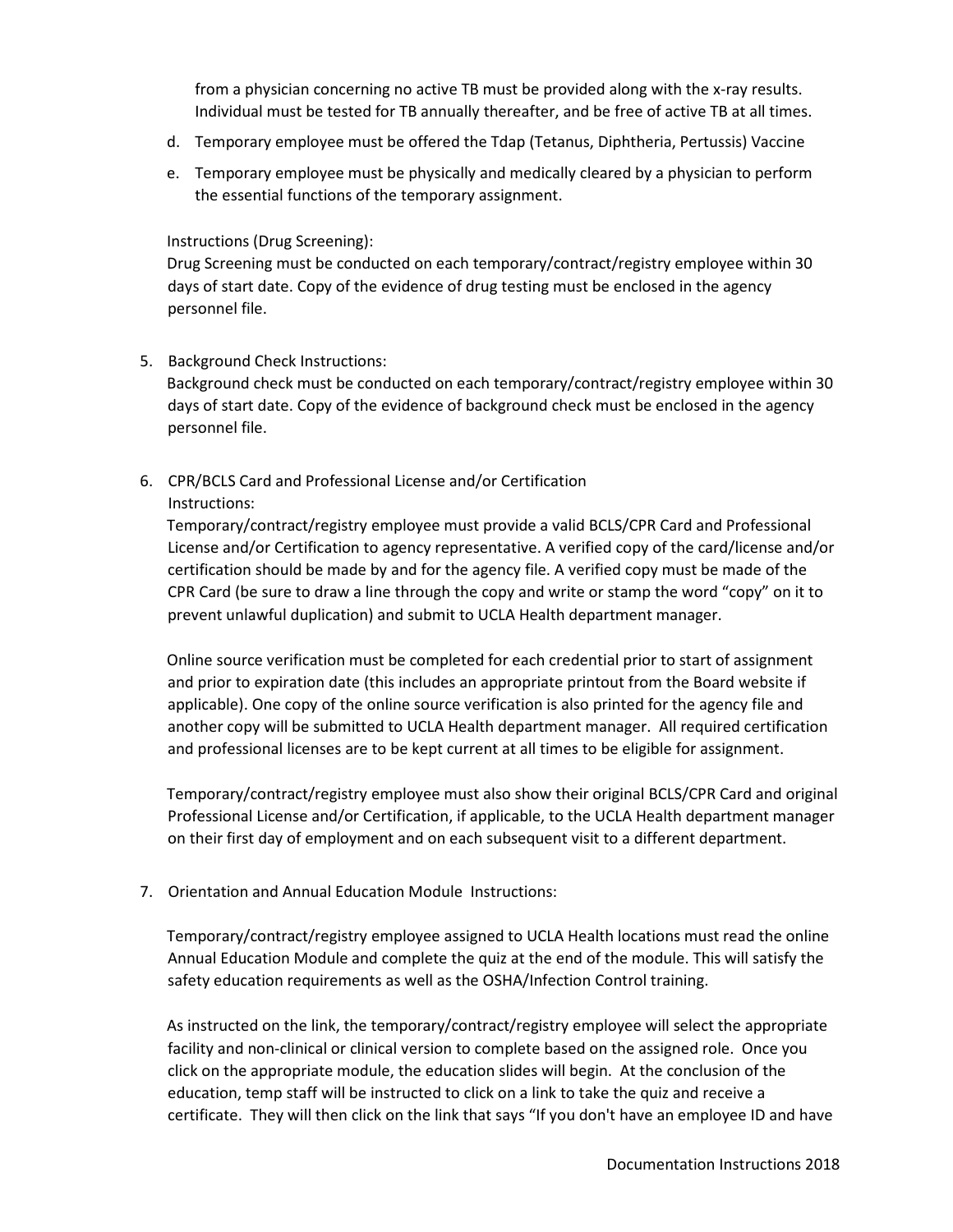not applied for a temporary ID, please click here". A temporary ID will be generated and temp staff can then complete the quiz and receive a certificate.

Please print the completion certificate as the end of the quiz. Agency representative will place the certificate in the personnel file.

8. CICARE Training Module and Post Test Instructions: Temporary/contract/registry employees must read and complete the C-ICARE Training Module and Test. This is an online requirement. As instructed on the link, the Temporary/contract/registry employee will select the option "If you don't have an employee ID and have not applied for a temporary ID please, click here". A temporary ID will be generated and the online process can begin.

This module produces a certificate at the conclusion of the test. Please print and complete this certificate. Agency representative will place certificate in the personnel file.

9. HIPAA Privacy and Information Security Training Module and Post Test Instructions:

Temporary/contract/registry employees must read and complete the HIPAA Training Module and Test. This is an online requirement. As instructed on the link, the temporary/contract/registry employee will select the option "If you are not a UCLA employee (contract, registry, volunteers, temporary staff, incoming house staff etc.), please click here". A temporary ID will be generated and the online process can begin.

This module produces a confidentiality agreement to sign and a certificate at the conclusion of the test. Please print the agreement and sign it. Please print the completion certificate as well. Agency representative will place agreement and certificate in the personnel file.

- 10. Compliance/Code of Conduct Module and Post Test
	- Instructions:

Temporary/contract/registry employee assigned to UCLA Health locations must read the online Compliance/Code of Conduct Module and complete the quiz at the end of the module.

Once you click on the link, the education slides will begin. At the conclusion of the education, temp staff will be instructed to click on a link to take the quiz and receive a certificate. They will then click on the link that says "If you don't have an employee ID and have not applied for a temporary ID, please click here". A temporary ID will be generated and temp staff can then complete the quiz and receive a certificate.

Please print the completion certificate as the end of the quiz. Agency representative will place the certificate in the personnel file.

11. Age-Specific Education Module and Post Test Instructions:

The temporary/contract/registry employee working in a Patient Care or Patient Care Support position must read the Age-Specific Education Modules for each age group and complete a post test on each age group. Clerical and Administrative temporary staff do not need to complete